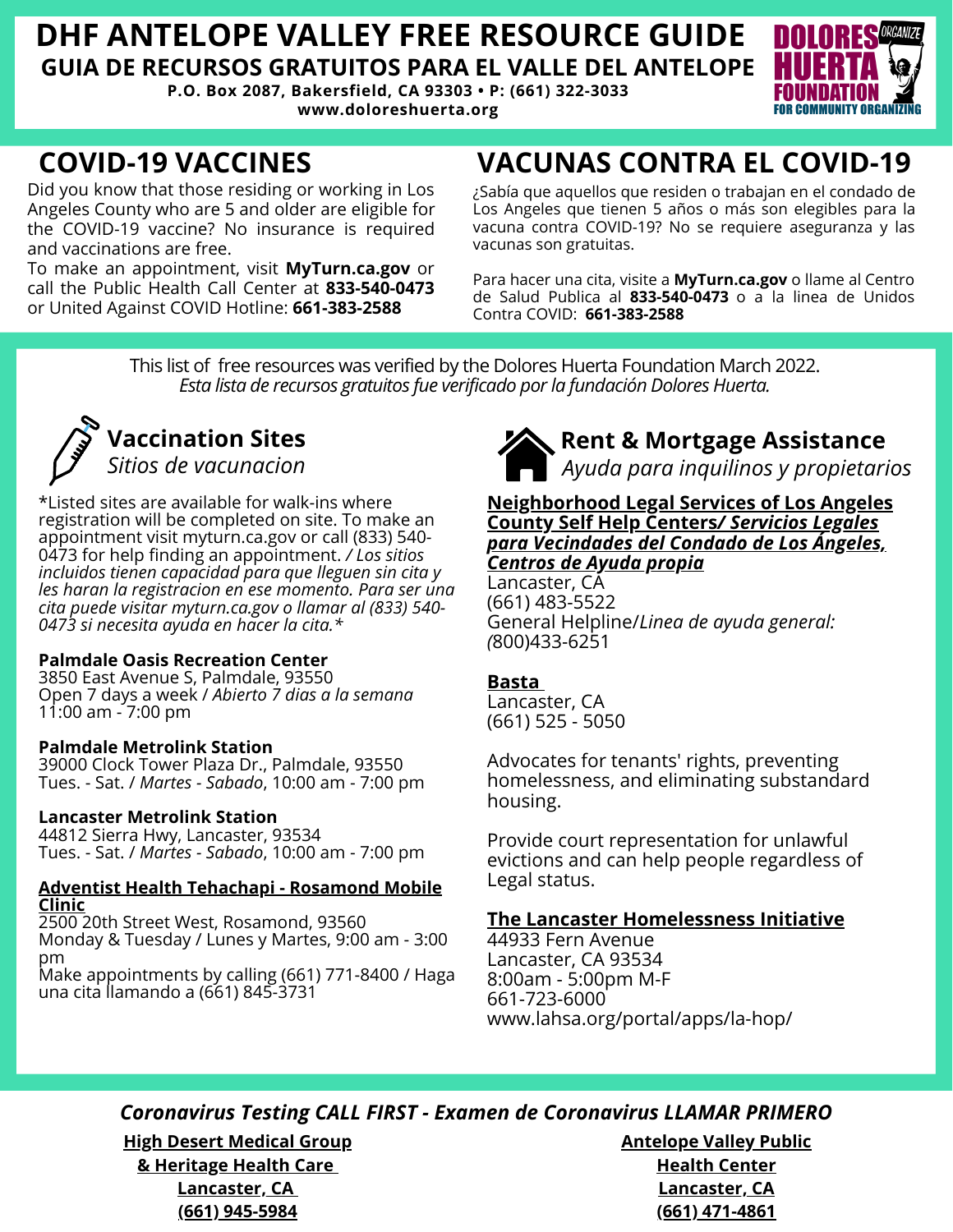

#### **Applying for Medi-Cal Department of Human Services**

Rosamond, California City, Ridgecrest, Mojave (661) 631-6807

## **Bartz-altadonna Community Health**

**Center /***Centro de Salud Comunitario* (661) 874-4050



### **Substance Abuse and Mental Health Services Administration's Disaster Distress/***Abuso de sustancias y servicios de salud*

#### *mental*

English: Text "TalkWithUs " to 66746 or call 1-800-985-5990 *Español: Mandar mensaje "Hablanos" al 66746 o llamar al 1-800-985-5990 y presione #2*

### **Crisis Support and Intervention/***Apoyo de crisis y intervención* Text "SHARE" to 741741

#### **Crisis Walk- In Clinic/** *Clínica de Crisis* 1-800-991-5272

### **Mental Health Branch Leadership/** *Departamento Liderazgo de Salud Mental*

1-800-320-1616 24-hr. Mental Health Crisis Line/Línea de crisis de salud mental 24 hrs.

### **Suicide Prevention Lifeline/***Línea para prevenir suicidio*

1-800-2738255

### **Antelope Valley Youth and Family Services** (661) 949-1069

### **Valley Oasis Sexual Assault Response Services/***Servicio responsivo de abuso sexual*

(661) 949-6143 24hr. Hotline/*Línea de 24 horas.* (661) 723-7273

### **LA County Domestic Violence Hotline/***Línea de Ayuda para Violencia Doméstica del Condado de Los Ángeles* 1-800-978-3600



# **Overtime For Agricultural Workers**

As of Jan. 1, 2022 agricultural workers are eligible for overtime pay at the rate of one and one half times the employee's regular rate of pay after 8 hours in a day or 40 hours in a workweek. *Empezando el primero del 2022 trabajadores agricolas son elegibles para pago de horas extras. Despues de 8 horas trabajadas en un dia o 40 horas trabadas en una semana, el trabajor recibira pago de una hora MAS mieda hora de su tarifa regular.*

### **Disability Insurance/***Aseguranza de discapacidad***\***

If unable to work due to COVID-19, includes any illness and pregnancy/*Si no puede trabajar a causa de COVID-19, incluye cualquier discapacidad y embarazo* 1-800-480-3287 \*For these services you must be US citizen or legal resident/*Para estos servicios de arriba tiene que ser ciudadano o residente legal*

### **California Drug Abuse Treatment Programs/Programas de tratamiento por abuso de drogas**

www.narcotics.com www.celebraterecovery.com

### **Workers Compensation/** *Compensación de trabajadores*

If you're unable to work because of injuries or because you were exposed to or contracted COVID-19 while working, includes undocumented workers/*Si usted no puede trabajar a causa de una lesión o contagio o fue expuesto a COVID-19 en su trabajo, incluye trabajadores indocumentados* 1-844-522-6734

### **Golden State Stimulus / Estimulo Golden State**

You may still qualify for a payment if you are a California Earned Income Tax Credit recipient or an Individual Tax Identification Number (ITIN) filer who made \$75,000 annually or less. To contact a free tax preparation site near you, please call (800) 906-9887/ *Aún puede calificar para un pago si es un beneficiario del Crédito Tributario por Ingreso del Trabajo de California o un si usted tiene Número de Identificación Tributaria Individual (ITIN) y ganó \$75,000 anualmente o menos. Para comunicarse con un sitio de preparación de impuestos gratuito cerca de usted, llame al (800) 906-9887*



### **Southern California Edison**

Rate Discounts through the California Alternate Rates for Energy (CARE) Apply by phone **1-800-447-6620**



## **Call 2-1-1 for Rosamond, California**

**City, & Mojave** /*Llamar al 2-1-1 para sitios Rosamond, California City y Mojave.*

**South Antelope Valley Emergency Services/** *Servicios de Emergencia en el*

### *Valle Sur de Antelope* Palmdale, CA 93550

(661) 267-5191

### **CalFresh (food stamps/SNAP)**

1-(855) 832-8082 Only for US citizens or residents, or parents of US citizen children./*Solo para ciudadanos o residentes legales, o padres de niños ciudadanos.*

### **South Antelope Valley Emergency Services (S.A.V.E.S)**

37925 North Sierra Highway, Suit H Palmdale CA 93550 (661) 267-5191

### **Dolores Huerta Foundation**

Food, PPE, and clothing *Comida, PPE, ropa* 826 E Palmdale BLVD CA 93550 Ruth Sanchez (661) 202-4912



### **Charter/Spectrum**

60 days Free internet for households with students/*60 días de servicio de internet para familias con estudiantes* 1-844-488-8395

### **Internet Essentials Comcast**

Low cost internet service for families/*Servicio de internet para familias a bajo costo.* 1-855-846-8376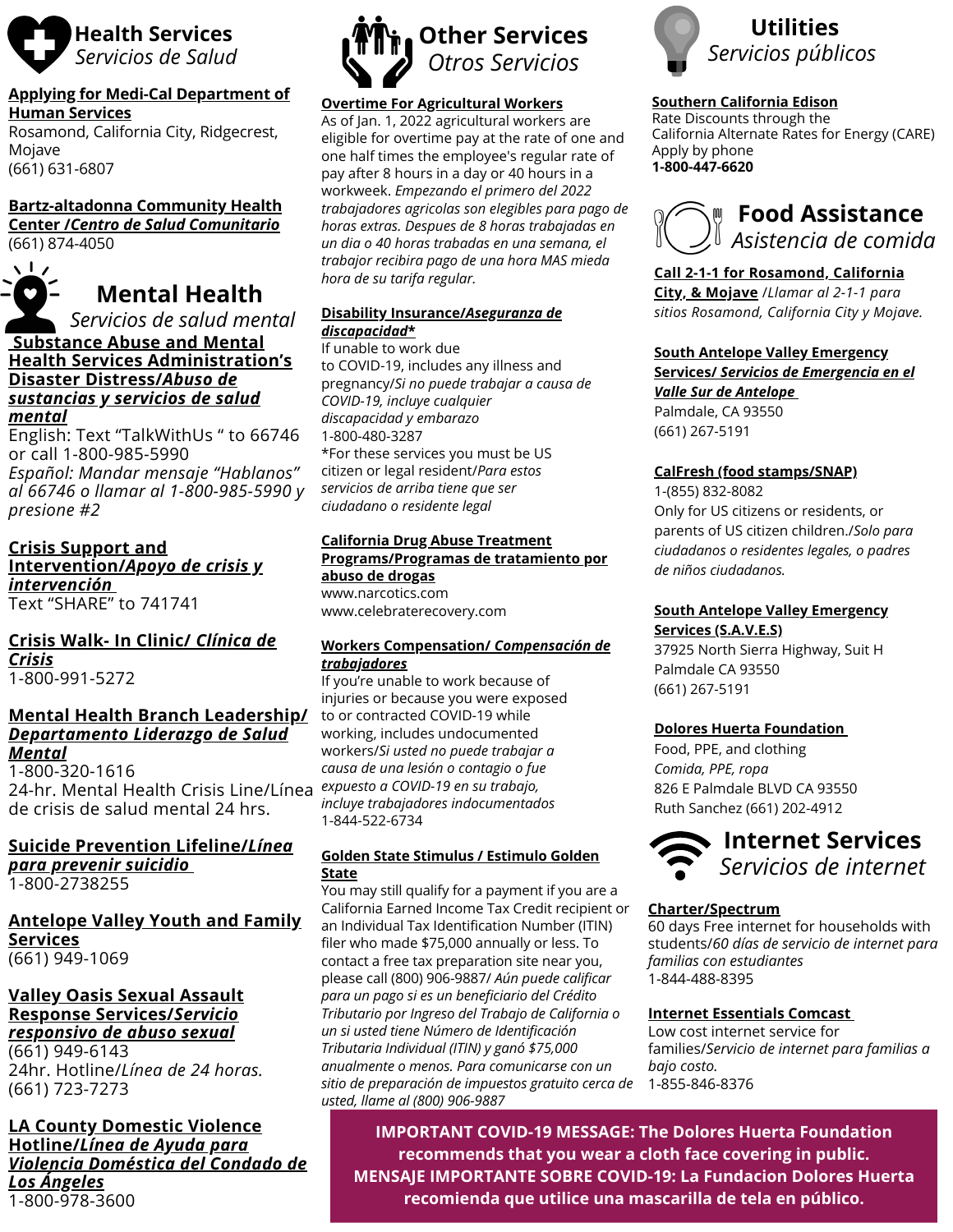# **DHF KERN COUNTY FREE RESOURCE GUIDE GUIA DE RECURSOS GRATUITOS PARA EL CONDADO KERN**

**P.O. Box 2087, Bakersfield, CA 93303 • P: (661) 383-2588 www.doloreshuerta.org**



Did you know that those residing or working in Kern County who are 5 and older are eligible for the COVID-19 vaccine? No insurance is required and vaccinations are free.

To make an appointment, visit **MyTurn.ca.gov** or call the Public Health Call Center at **833-540-0473** or United Against COVID Hotline: **661-383-2588**

# **COVID-19 VACCINES VACUNAS CONTRA EL COVID-19**

¿Sabía que aquellos que residen o trabajan en el condado de Kern que tienen 5 años o más son elegibles para la vacuna contra COVID-19? No se requiere aseguranza y las vacunas son gratuitas.

Para hacer una cita, visite a **MyTurn.ca.gov** o llame al Centro de Salud Publica al **661-321-3000.**

This list of free resources was verified by the Dolores Huerta Foundation March 2022. *Esta lista de recursos gratuitos fue verificado porla fundación Dolores Huerta.*



### **Kern County Fairgrounds**

1142 S P Street, Bakersfield, 93307 Wed-Sun / *Miercoles - Domingo*, 9:30 am - 4:00 pm Make appointments at myturn.ca.gov or by calling (833) 422-4255 / *Haga una cita en myturn.ca.gov o llamando a (833) 422-4255*

### **Clinica Sierra Vista**

8787 Hall Road, Lamont, 93241 Friday / *Viernes,* 8:00 am - 7:00 pm Make appointments at clinicasierravista.org or by calling (661) 845-3731 / *Haga una cita en myturn.ca.gov o llamando a (661) 845-3731*

### **Adventist Health Tehachapi - Cal City High School**

8567 Raven Way, California City, 93505 Friday / *Viernes*, 9:00 am - 3:00 pm Make appointments by calling (661) 771-8400 / *Haga una cita llamando a (661) 845-3731*

### **Adventist Health Tehachapi - Rosamond Mobile Clinic**

2500 20th Street West, Rosamond, 93560 Monday & Tuesday / *Lunes y Martes*, 9:00 am - 3:00 pm

Make appointments by calling (661) 771-8400 / *Haga una cita llamando a (661) 845-3731*



**Rent & Mortgage Assistance**

# *Ayuda para inquilinos y propietarios*

# **Building Healthy Communities Kern**

Reyna: (661) 817-3577 661-379-0677 www.healthysouthkern.org Greater Bakersfield Legal Assistance */ Asistencia legal de gran Bakersfield (661) 325-5943*

### **California Rural Legal Assistance /** *Asistencia legal de California rural*

(559) 441-8721 (209) 946-5943

Call 2-1-1 for more information. */ Llame al 2-1-1 para mas informacion.*

### *CAP-K*

*https://www.capk.org/ https://www.211kerncounty.org/ Dial 2-1-1, or 1-800-273-2275 to connect with services*

*Llame al 2-1-1, or 1-800-273-2275 para conectarse con servicios*

### *Salvation Army-Bakersfield*

*http://bakersfield.salvationarmy.org/ 661-836-8487*

*There are different locations throughout all Kern County Hay diferente ubicaciones en todo el condado de Kern https://westernusa.salvationarmy.org/usw\_thq/location\_s earch?location=bakersfield*

# *Coronavirus Testing CALL FIRST - Examen de Coronavirus LLAMAR PRIMERO*

**Omni Health (661) 336-4585**

**Kaiser Permanente 1-(833)-574-2273**

**Dignity Health Medical Group Bakersfield (661) 865-5494**

**Kern Family Health Bakersfield (661) 632-1590 Outside Bakersfield/Fuera de Bakersfield 1-(800) 391-2000**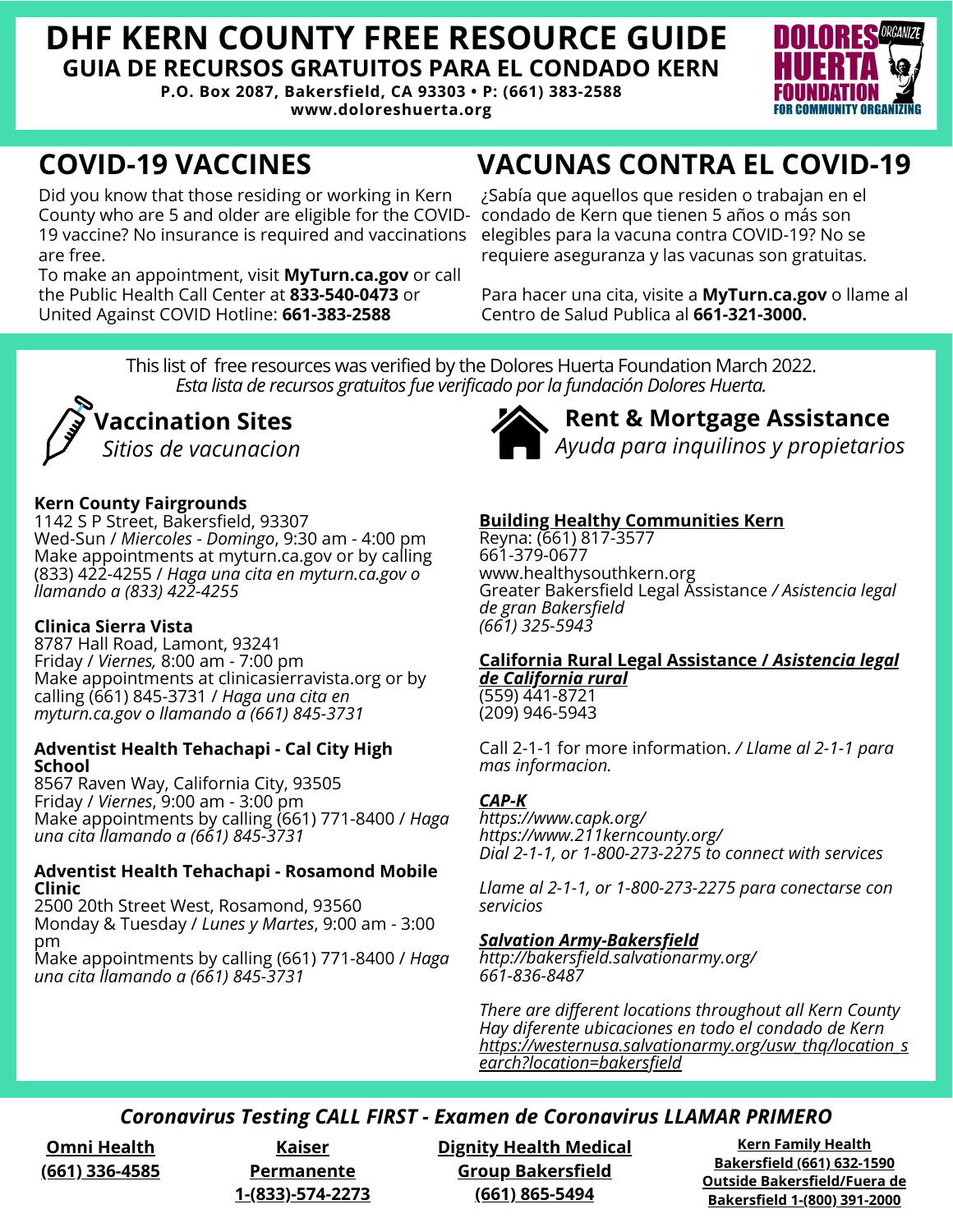

### **Clinica Sierra Vista**

Apply for Insurance / *Inscripcion de Aseguranza* Bakersfield (661) 328-4245

**Department of Human Services Medi-Cal /** *Departamento de Servicios humanos Medi-cal* Bakersfield (661) 631-6807



**Mental Health**

*Servicios de salud mental*

### **Substance Abuse and Mental Health Services Administration's Disaster Distress/***Abuso de sustancias y servicios de salud mental*

English: Text "TalkWithUs " to 66746 or call 1-800-985-5990 *Español: Mandar mensaje "Hablanos" al 66746 o llamar al 1- 800-985-5990 y presione #2*

### *The Kern Behavioral Health and Recovery Services*

*2001 28th St Bakersfield CA 93301 (661) 868-7550*

**Crisis Support and Intervention/***Apoyo de crisis y intervención* Text "SHARE" to 741741 **Crisis Walk- In Clinic/** *Clínica de Crisis* 1-800-991-5272

**Child Guidance Clinic & Adult Behavioral Health /** *Clinica Guianza de ninos y salud de comportamiento de Adultos* Bakersfield, CA (661) 332-1021

**Children's Counseling Services /** *Servicios de Asesoria psicologica* Lamont, CA (661) 845-5100

**Stress of COVID-19 /** *Estres de COVID-19* (559) 600-9276

### **Suicide Prevention Lifeline/***Línea para prevenir suicidio* 1-800-2738255

**California Drug Abuse Treatment**

**Programs**/Programas de tratamiento por abuso de drogas www.narcotics.com www.celebraterecovery.com



### **Overtime For Agricultural Workers**

As of Jan. 1, 2022 agricultural workers are eligible for overtime pay at the rate of one and one half times the employee's regular rate of pay after 8 hours in a day or 40 hours in a workweek/*Empezando el primero del 2022 trabajadores agricolas son elegibles para pago de horas extras. Despues de 8 horas trabajadas en un dia o 40 horas trabadas en una semana, el trabajor recibira pago de una hora MAS mieda hora de su tarifa regular.*

### **Disability Insurance/Aseguranza de discapacidad\***

If unable to work due to COVID-19, includes any illness and pregnancy/*Si no puede trabajar a causa de COVID-19, incluye cualquier discapacidad y embarazo* 1-800-480-3287

\*For these services you must be US citizen or legal resident/*Para estos servicios de arriba tiene que ser ciudadano o residente legal*

### **Workers Compensation/ Compensación de trabajadores**

If you're unable to work because of injuries or because you were exposed to or contracted COVID-19 while working, includes undocumented workers/*Si usted no puede trabajar a causa de una lesión o contagio o fue expuesto a COVID-19 en su trabajo, incluye trabajadores indocumentados* 1-844-522-6734

#### **Golden State Stimulus / Estimulo Golden State**

You may still qualify for a payment if you are a California Earned Income Tax Credit recipient or an Individual Tax Identification Number (ITIN) filer who made \$75,000 or less. To contact a free tax preparation site near you, please call (800) 906-9887/ *Aún puede calificar para un pago si es un beneficiario del Crédito Tributario por Ingreso del Trabajo de California o un si usted tiene Número de Identificación Tributaria Individual (ITIN) y ganó \$75,000 anualmente o menos. Para comunicarse con un sitio de preparación de impuestos gratuito cerca de usted, llame al (800) 906-9887*



## **Cap-K**

Call 2-1-1 for locations throughout Kern / *Llamar al 2-1- 1- para sitios en todo Kern.*

## **Arvin Family Resource Center**

207 South A Street Arvin, CA 93203 (661) 436-1332 Luis Carmona (661) 379-0755 Maria Rivas

### **Community Church of California City**

21001 Conklin Blvd. California City, CA - 93505 Phone: (760) 373-2346

# **CalFresh (food stamps/SNAP)**

1-(855) 832-8082 Only for US citizens or residents, or parents of US citizen children. / *Solo para ciudadanos o residentes legales, o padres de niños ciudadanos.*



## **Southern California Edison**

Rate Discounts through the California Alternate Rates for Energy (CARE) Apply by phone **1-800-447-6620**



### **Charter/Spectrum**

60 days Free internet for households with students/*60 días de servicio de internet para familias con estudiantes* 1-844-488-8395

### **Internet Essentials Comcast**

Low cost internet service for families/*Servicio de internet para familias a bajo costo.* 1-855-846-8376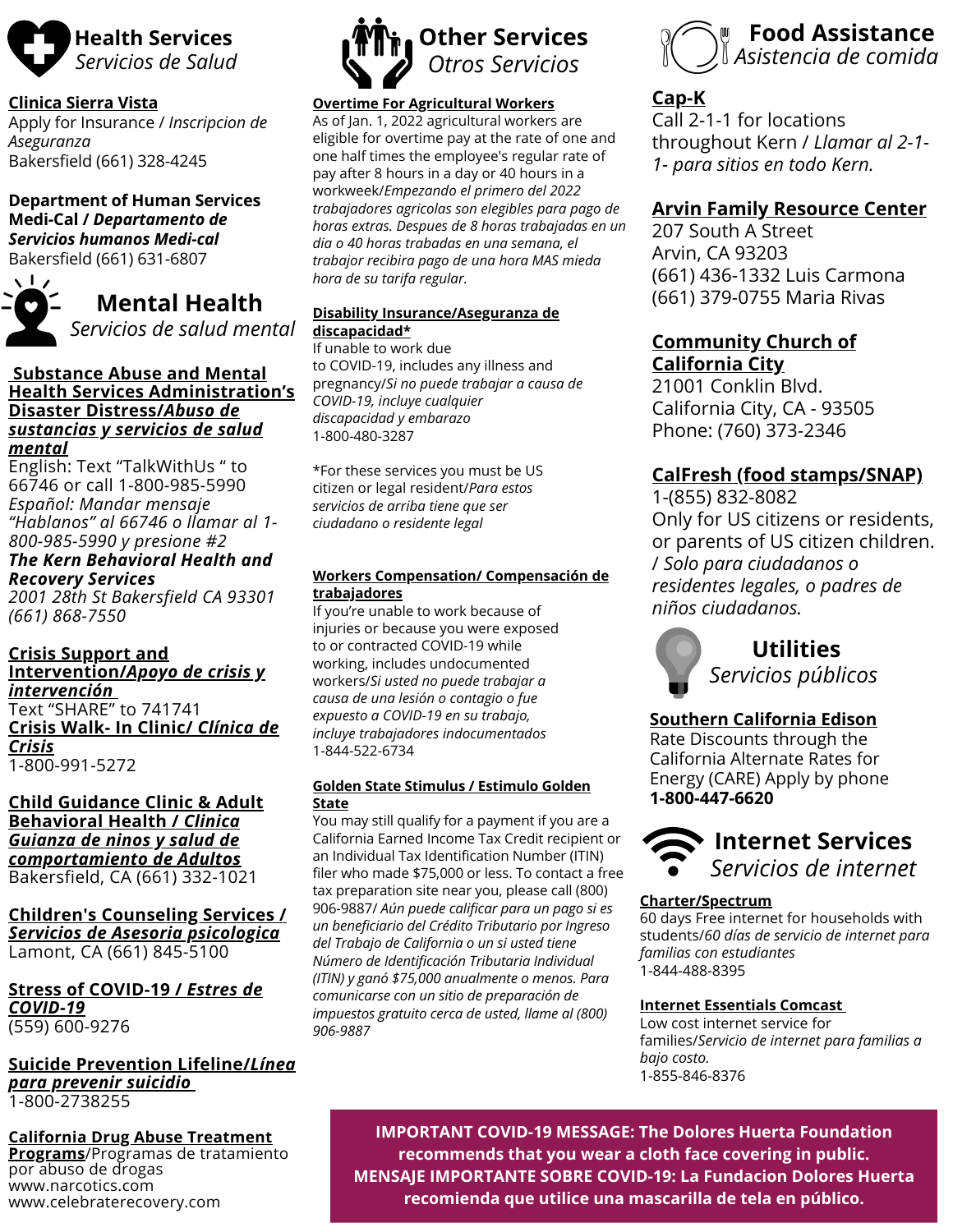# **DHF FRESNO COUNTY FREE RESOURCE GUIDE GUIA DE RECURSOS GRATUITOS PARA EL CONDADO FRESNO**

**P.O. Box 2087, Bakersfield, CA 93303 • P: (661) 383-2588**

**www.doloreshuerta.org**



# **COVID-19 VACCINES**

Did you know that those residing or working in Fresno County who are 5 and older are eligible for the COVID-19 vaccine? No insurance is required and vaccinations are free.

To make an appointment, visit **MyTurn.ca.gov** or call the Public Health Call Center at **833-540-0473** or United Against COVID Hotline: **661-383-2588**

# **VACUNAS CONTRA EL COVID-19**

¿Sabía que aquellos que residen o trabajan en el condado de Fresno que tienen 5 años o más son elegibles para la vacuna contra COVID-19? No se requiere aseguranza y las vacunas son gratuitas.

Para hacer una cita, visite a **MyTurn.ca.gov** o llame al Centro de Salud Publica al **559-600-3332**.

This list of free resources was verified by the Dolores Huerta Foundation March 2022. *Esta lista de recursos gratuitos fue verificado porla fundación Dolores Huerta.*



#### **COVID-19 Information Line /** *Línea de información COVID-19* (888) 559-2683

Monday-Friday / Lunes - Viernes, 8:00am - 5:00pm. Helps with appointment registrations for first and second doses, confirming and cancelling appointments, and rescheduling appointment dates/times. / A*yudan con el registro de citas para la primera y la segunda dosis, confirmar y cancelar citas y reprogramar las fechas / horas de las citas.*

### **United Health Centers - Sanger & Parlier**

Make an appointment at unitedhealthcenters.org/vaccine or by calling (800) 492-4227. / *Haga una cita en unitedhealthcenters.org o llamando a (800) 492-4227.*

#### 2502 Jensen Avenue, Sanger, 93657

Hours vary, call (800) 492-4227 / *Horas varian, llamen a (800) 492- 4227*

1570 7th Street, Sanger, 93656 Hours vary, call (800) 492-4227 / *Horas varian, llamen a (800) 492- 4227*

429 E. Manning Avenue, Parlier, 93648 Open to everyone 16 and older / *Para los de 16 anos y adelante* Hours vary, call (800) 492-4227 / *Horas varian, llamen a (800) 492- 4227*

### **Sanger Community Center**

730 Recreation Avenue, Sanger, 93657 Tues. - Sat. / *Martes - Sabado*, 10:00 am - 7:00 pm Make an appointment at myturn.ca.gov or by calling (833) 422- 4255. / *Haga una cita en myturn.ca.gov o llamando a (833) 422-4255.*

### **Fresno City College**

1101 East University Avenue, Fresno, 93741 Mon. - Thurs. / *Lunes - Jueves*, 8:00 am - 2:00 pm Fri. - Sat. / *Viernes - Sabado*, 10:00 am - 2:00 pm Drive-thru vaccination on a first come basis. No appointment needed. / *Administracion de vavunas por orden de llegada. No se require cita.*



# **Rent & Mortgage Assistance**

*Ayuda para inquilinos y propietarios*

#### **California Rural Legal Assistance /** *Asistencia legal de California rural*

(559) 441-8721 (209) 946-5943

**Central California Legal Service /** *Servicio legal de California Central*

1-800-675-8001

### **Housing for the Harvest /** *Cosecha Sana*

Financial support for agricultural workers who have been exposed to COVID-19 and need to self-quarantine. / *Apoyo financiero para trabajadores agricolas que han sido expuestos al COVID-19 y necesitan ponerse en cuarentena.*

Call 559-710-2000 for more information. */ Llame al 559- 710-2000 para mas informacion.*

### **Affordable Housing Centers of America**

1300 East Shaw Avenue, Suite 103 Fresno, CA 93710 (559) 221-0217

### **Centro La Familia Advocacy Services Inc.**

302 Fresno Street Suite 102 Fresno, Ca 93706 (559) 237-2961 1-877-294-3772 www.centrolafamilia.org

4718 N. Polk Ave Fresno, CA 93722 (559) 369-6349

# *Coronavirus Testing CALL FIRST - Examen de Coronavirus LLAMAR PRIMERO*

**Omni Health 559-432-4963**

**Central Fresno Community Health Center 559-203-6660**

**Community Regional Medical Center 559-459-6000**

**Kaiser Permanente Fresno Medical Center 559-448-4500**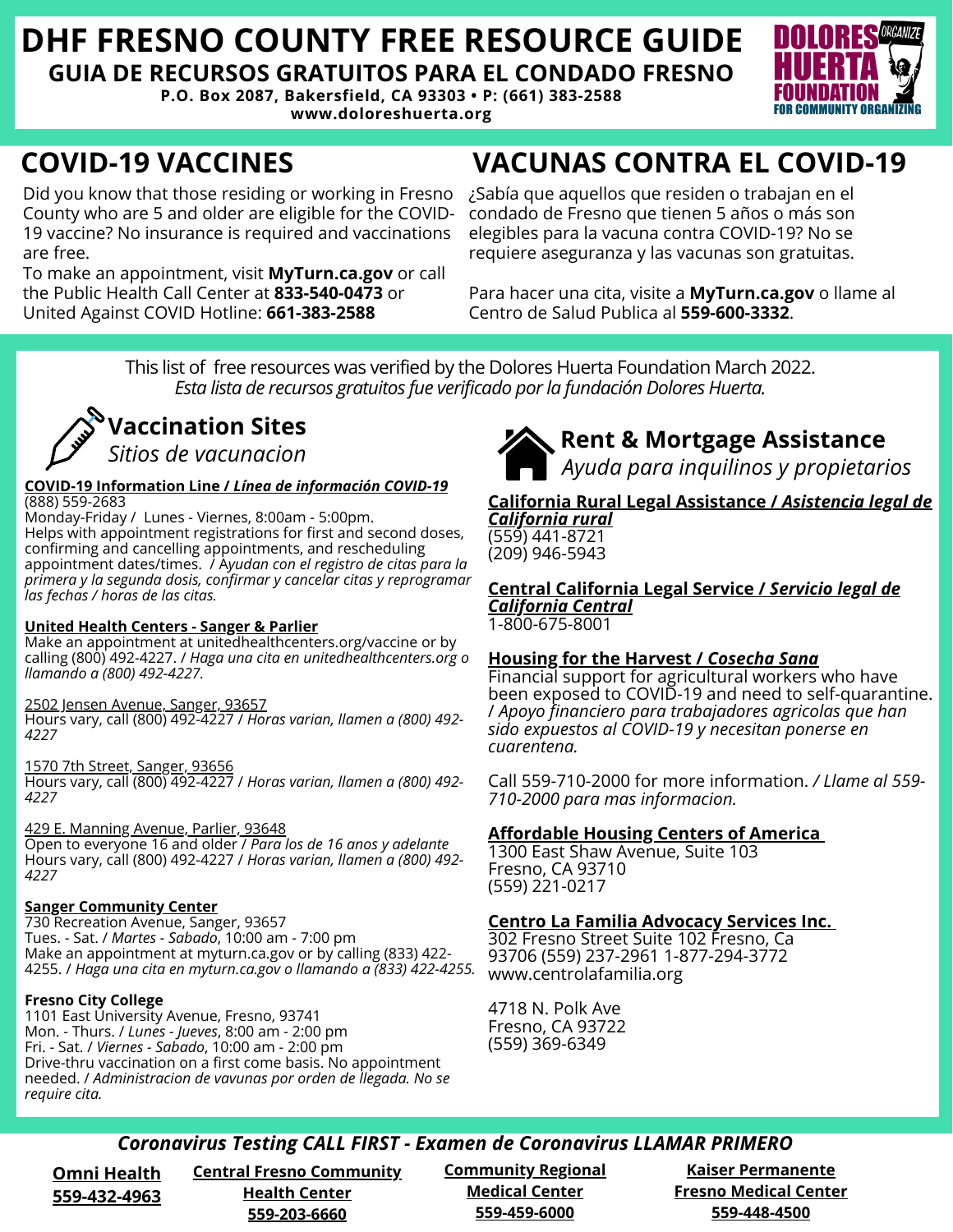

**Medi-Cal Medical Benefits /** *Beneficios de Medical* **Heritage Center** 559-600-1377

**Reedley Regional Center** 559-600-9800

**Selma Southeast Regional Center** 559-600-5205



**Mental Health** *Servicios de salud mental*

#### **Substance Abuse and Mental Health Services Administration's Disaster Distress/***Abuso de sustancias y servicios de salud mental*

English: Text "TalkWithUs " to 66746 or call 1-800-985-5990 *Español: Mandar mensaje "Hablanos" al 66746 o llamar al 1-800-985-5990 y presione #2*

**Crisis Walk- In Clinic/** *Clínica de Crisis* 1-800-991-5272

**Mental Health Branch /**

*Departamento de Salud Mental* Leadership / Liderazgo 1-800-320-1616 24-hr. Mental Health Crisis Line Linea de Crisis 24hrs al dia

#### **Stress of COVID-19 /** *Estres de COVID-19*

(559) 600-9276

**Suicide Prevention Lifeline/***Línea para prevenir suicidio* 1-800-2738255

### **National Domestic Violence Hotline /** *Contra la Violencia Domestica Nacional*

1-800-799-7233 Text "LOVEIS" to 22522

# **California Drug Abuse**

**Treatment Programs/**Programas de tratamiento por abuso de drogas www.narcotics.com www.celebraterecovery.com



### **Overtime For Agricultural Workers**

As of Jan. 1, 2022 agricultural workers are eligible for overtime pay at the rate of one and one half times the employee's regular rate of pay after 8 hours in a day or 40 hours in a workweek/*Empezando el primero del 2022 trabajadores agricolas son elegibles para pago de horas extras. Despues de 8 horas trabajadas en un dia o 40 horas trabadas en una semana, el trabajor recibira pago de una hora MAS mieda hora de su tarifa regular.*

### **Disability Insurance/Aseguranza de discapacidad\***

If unable to work due to COVID-19, includes any illness and pregnancy/*Si no puede trabajar a causa de COVID-19, incluye cualquier discapacidad y embarazo* 1-800-480-3287

\*For these services you must be US citizen or legal resident/*Para estos servicios de arriba tiene que ser ciudadano o residente legal*

### **Workers Compensation/ Compensación de trabajadores**

If you're unable to work because of injuries or because you were exposed to or contracted COVID-19 while working, includes undocumented workers/*Si usted no puede trabajar a causa de una lesión o contagio o fue expuesto a COVID-19 en su trabajo, incluye trabajadores indocumentados* 1-844-522-6734

#### **Golden State Stimulus / Estimulo Golden State**

You may still qualify for a payment if you are a California Earned Income Tax Credit recipient or an Individual Tax Identification Number (ITIN) filer who made \$75,000 or less. To contact a free tax preparation site near you, please call (800) 906-9887/ *Aún puede calificar para un pago si es un beneficiario del Crédito Tributario por Ingreso del Trabajo de California o un si usted tiene Número de Identificación Tributaria Individual (ITIN) y ganó \$75,000 anualmente o menos. Para comunicarse con un sitio de preparación de impuestos gratuito cerca de usted, llame al (800) 906-9887*



# **Southern California Edison**

Rate Discounts through the California Alternate Rates for Energy (CARE) Apply by phone/Descuentos para el program de "Tazas Alternativas para energía de California" applicaciones por teléfono. **1-800-447-6620**



**Fresno Help Number 3-1-1 /** *Numero de ayuda 3-1-1*

**Food Bank /** *Banco de Comida* **Poverello House** 559-498-6988

**Food Bank /** *Banco de Comida* **Fresno County Economic Opportunity Commission** 559-263-1000

**Catholic Charities of Fresno** 559-237-0851

**Fresno/Madera Agency on Aging (Meals for Seniors) /** *Comidas para Personas Mayores* 559-214-0299

## **CalFresh (food stamps/SNAP)**

1-(855) 832-8082 Only for US citizens or residents, or parents of US citizen children./*Solo para ciudadanos o residentes legales, o padres de niños ciudadanos.*



### **Charter/Spectrum**

60 days Free internet for households with students/*60 días de servicio de internet para familias con estudiantes* 1-844-488-8395

### **Internet Essentials Comcast**

Low cost internet service for families/*Servicio de internet para familias a bajo costo.* 1-855-846-8376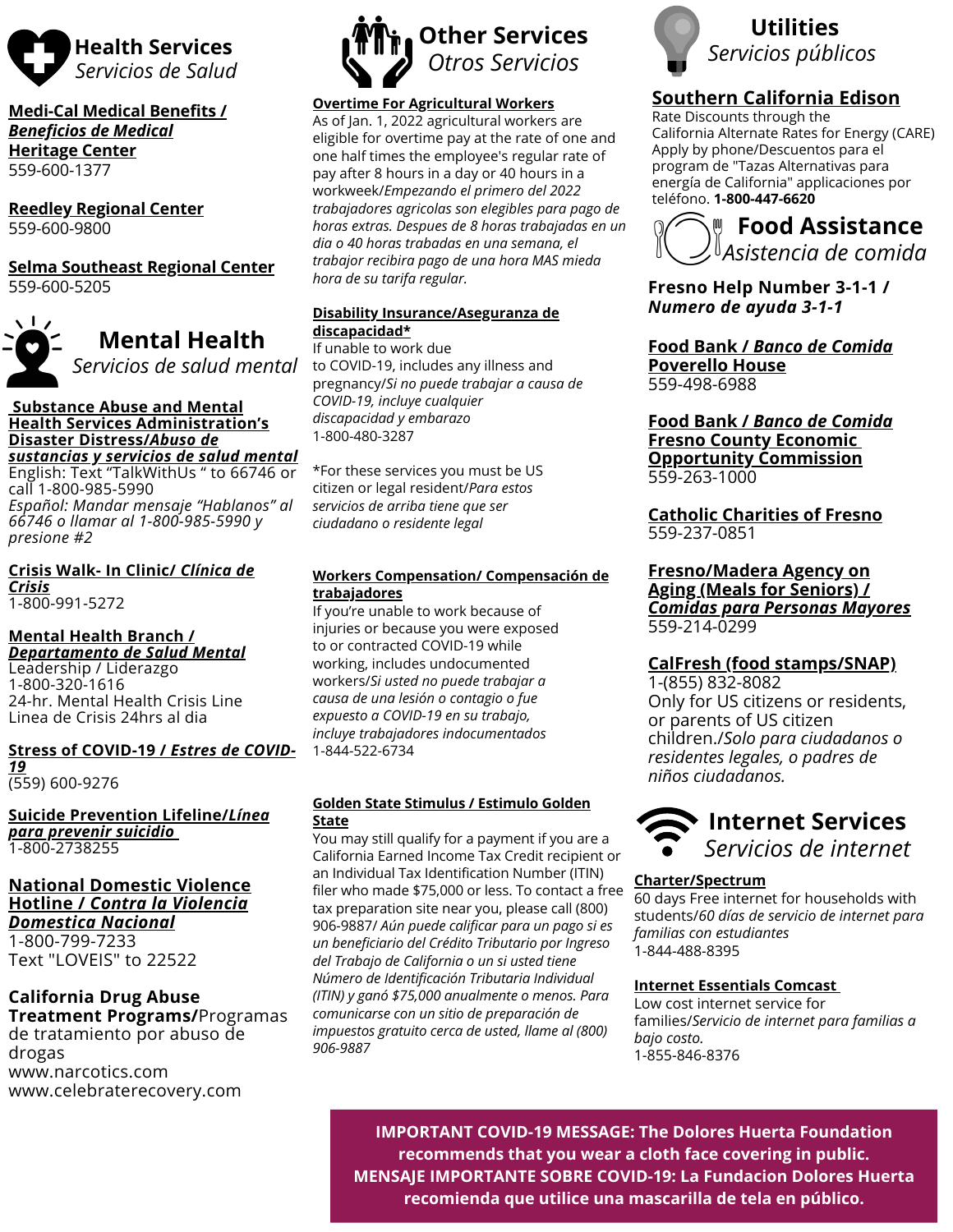# **DHF TULARE COUNTY FREE RESOURCE GUIDE GUIA DE RECURSOS GRATUITOS PARA EL CONDADO DE TULARE**

**P.O. Box 2087, Bakersfield, CA 93303 • P: (661) 322-3033 www.doloreshuerta.org**



Did you know that those residing or working in Tulare County who are 5 and older are eligible for the COVID-19 vaccine? No insurance is required and vaccinations are free.

To make an appointment, visit **MyTurn.ca.gov** or call the Public Health Call Center at **833-540-0473** or United Against COVID Hotline: **661-383-2588**

# **COVID-19 VACCINES VACUNAS CONTRA EL COVID-19**

¿Sabía que aquellos que residen o trabajan en el condado de Tulare que tienen 5 años o más son elegibles para la vacuna contra COVID-19? No se requiere aseguranza y las vacunas son gratuitas.

Para hacer una cita, visite a **MyTurn.ca.gov** o llame al Centro de Salud Publica al **559-685-2260**.

This list of free resources was verified by the Dolores Huerta Foundation March 2022. *Esta lista de recursos gratuitos fue verificado porla fundación Dolores Huerta.*



### **Omni Family Health**

860 North Sequoia Avenue, Lindsay, 93247 Hours and days vary / *Horas y dias varian* Make an appointment at myturn.ca.gov or by calling (800) 300-6664. / *Haga una cita en myturn.ca.gov o llamando a (800) 300-6664.*

### **Valley Healthcare Centers**

*825 Sequoia Avenue, Lindsay, 93247 Tuesdays and Thursdays, hours vary / Martes y Jueves, horas varian*

*Make an appointment by calling (559) 525-9097. / Haga una cita llamando a (559) 525-9097.*

### **Woodlake Community Center**

145 N Magnolia Street, Woodlake, 93286 Tue. - Sat. / *Martes - Sabado*, 10:00 am - 7:00 pm Make an appointment at myturn.ca.gov or by calling (833) 422-4255. / *Haga una cita en myturn.ca.gov o llamando a (833) 422-4255.*

### **Porterville Veterans Memorial Building**

1900 W. Olive Avenue, Porterville Hours and day vary / *Horas y dias varian* Make an appointment at myturn.ca.gov or by calling (833) 422-4255. / *Haga una cita en myturn.ca.gov o llamando a (833) 422-4255.*

### **International Agri-Center**

4500 S Laspina Street, Tulare, 93274 Sun. - Mon. / *Domingo - Lunes*, 9:00 am - 4:00 pm Thu. - Sat. / *Jueves - Sabado*, 9:00 am - 4:00 pm Make an appointment at myturn.ca.gov or you may simply walk in. / *Haga una cita en myturn.ca.gov o puede llegar sin cita*



# **Rent & Mortgage Assistance**

*Ayuda para inquilinos y propietarios*

**Central California Legal Service /** *Servicio legal de California Central*

1-800-675-8001

**Proteus Housing Repairs/Reparaciones de casa** (559) 627-0100

### **Lighthouse Rescue Mission**

Open 24 hours Everyday Please call for availability for shelter Tulare, Ca (559) 687-8317

### **Housing Authority of Tulare County**

Office is open Mon-Fri 8:00 am-5:00 pm 210 S. Sacramento St. Tulare, CA 93274 phone 559-686-1350 Fax (559) 686-8467

### **Housing for the Harvest / Cosecha Sana**

(559) 710-2000 for more information. / Llame al 559-710- 2000 para más información.

Financial support for agricultural workers who have been exposed to COVID-19 and need to self-quarantine. / Apoyo financiero para trabajadores agrícolas que han sido expuestos al COVID-19 y necesitan ponerse en cuarentena.

## *Coronavirus Testing CALL FIRST - Examen de Coronavirus LLAMAR PRIMERO*

**Porterville Annex 559-781-7242**

**Health 559-686-9097**

**Altura Center for Family Healthcare Network 559-564-0100**

**Hillman Healthcare Center 559-684-4530**

**Kaweah Delta COVID-19 Resource Line 559-624-4640**